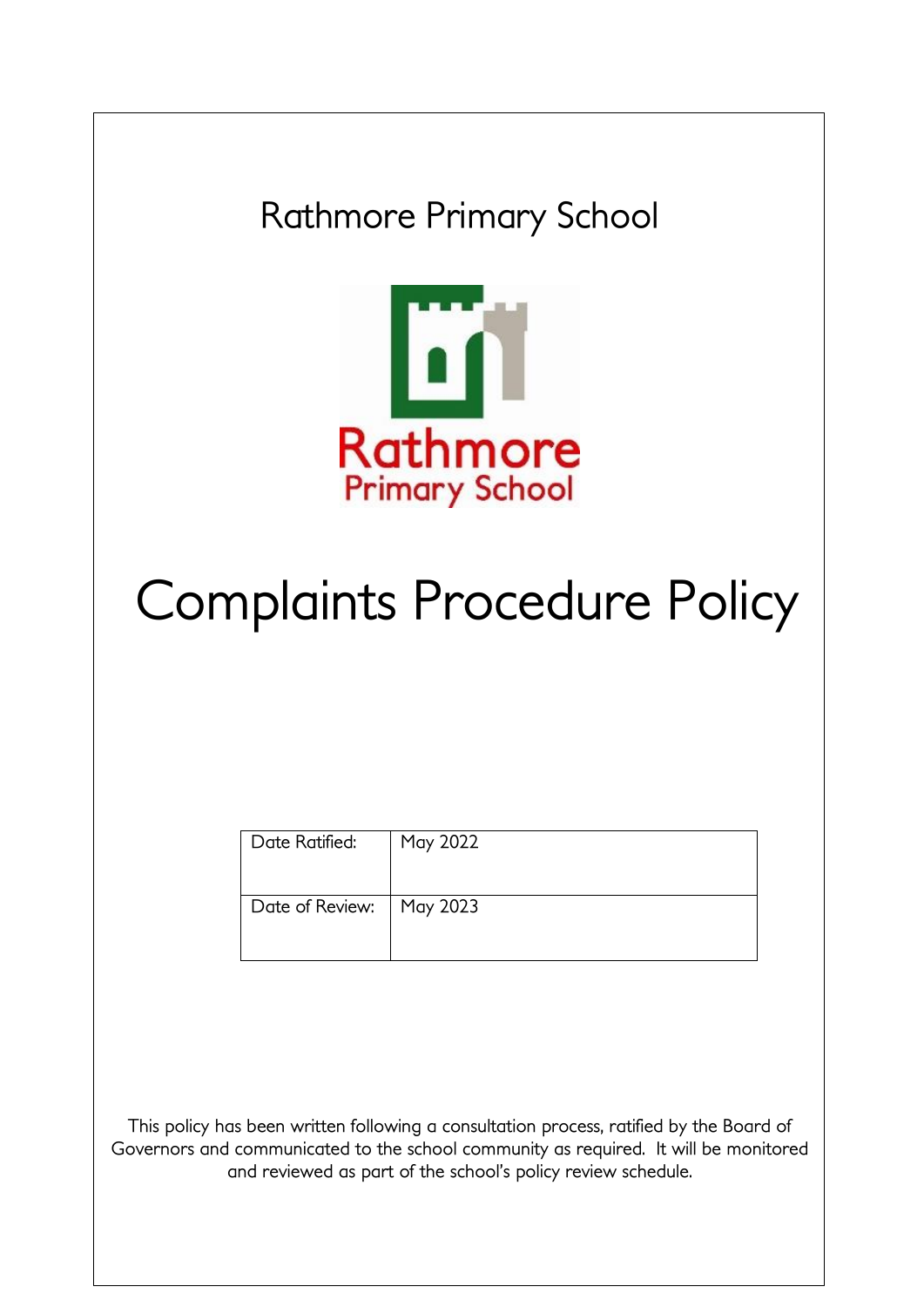# Complaints Procedure for Rathmore Primary School

## **CONTENTS**

- **1.** Foreword
- **2.** Aims of Complaints Procedure
- **3.** School Complaints Procedure at a glance
- **4.** Scope of Complaints Procedure
- **5.** What to expect under this Procedure
- **6.** Making a complaint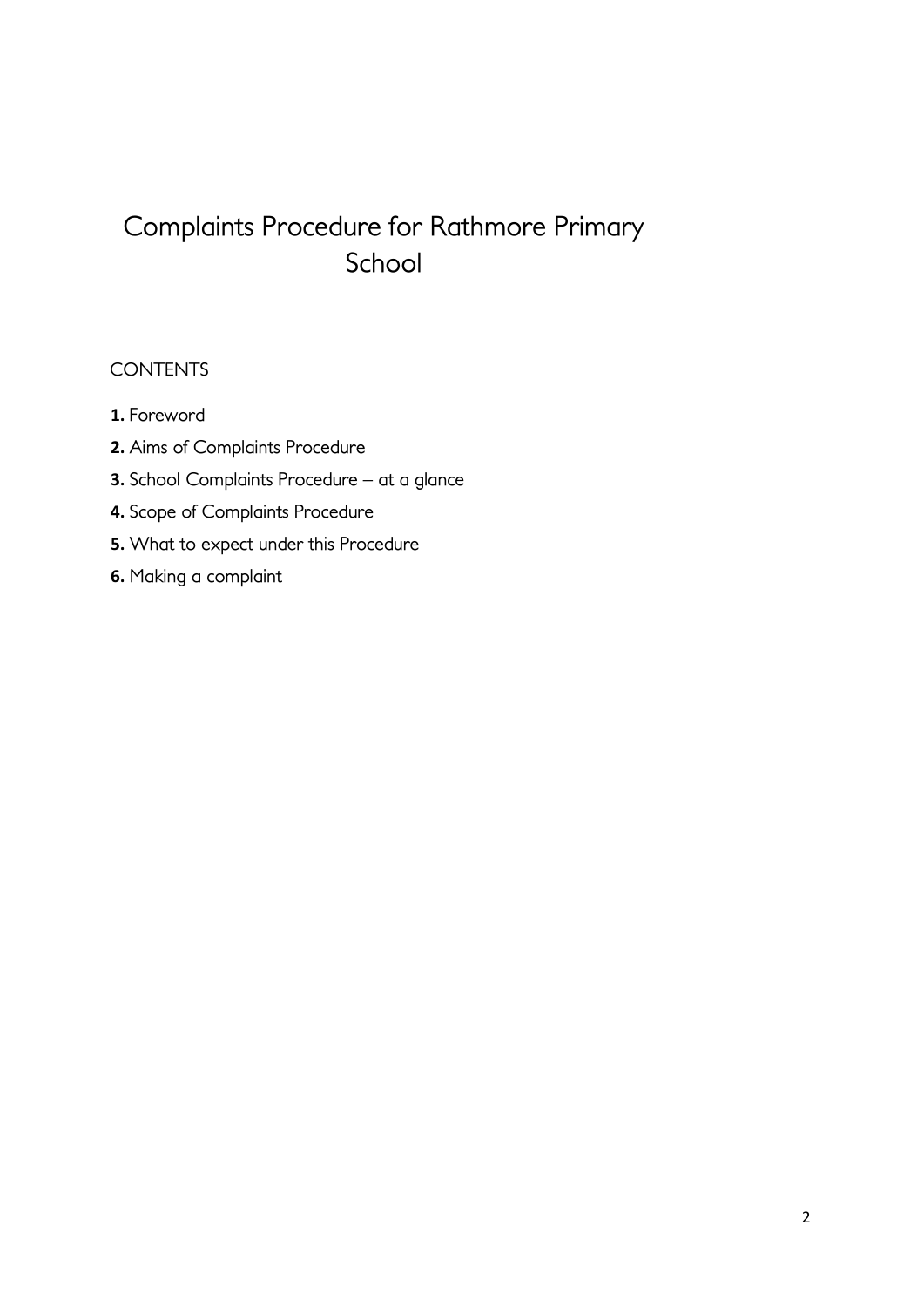#### **1. FOREWORD**

At Rathmore Primary School, we take complaints very seriously. We have the best interests of all our pupils and their families at the centre of all we do. In this regard, we encourage anyone with a concern to speak to us as soon as possible. If concerns are dealt with at an early stage, then they are more likely to be resolved and there is no unnecessary dissatisfaction.

Many issues can be addressed simply by talking to the relevant staff in school who will be happy to help. Open communication and regular engagement between the school staff and the wide range of users is vital to the effective management of the school.

We welcome open communication with our staff; you can speak to staff by phoning the school office or writing to the teacher and requesting a meeting. If you have a concern, please talk to the teacher as soon as possible.

If the issue remains, you can discuss it further with the Key Stage Leader. For Special Needs concerns, the school SENCo.

If after discussing the issue the parent wishes to make a complaint, this must be made in writing and addressed to the Principal. (Please refer to the Complaints Procedure).

If the complaint remains unresolved, write to the Chairperson of the Board of Governors (care of Rathmore Primary School, and marked private and confidential).

We take all concerns seriously and make every effort to resolve matters as quickly as possible.

#### 2. AIMS

When dealing with complaints the school will;

- encourage resolution of all concerns as quickly as possible
- provide timely responses to concerns and complaints
- keep you informed of progress
- ensure a full and fair investigation of your complaint where appropriate
- have due regard for the rights and responsibilities of all parties involved
- respect confidentiality
- fully address complaints and provide an effective response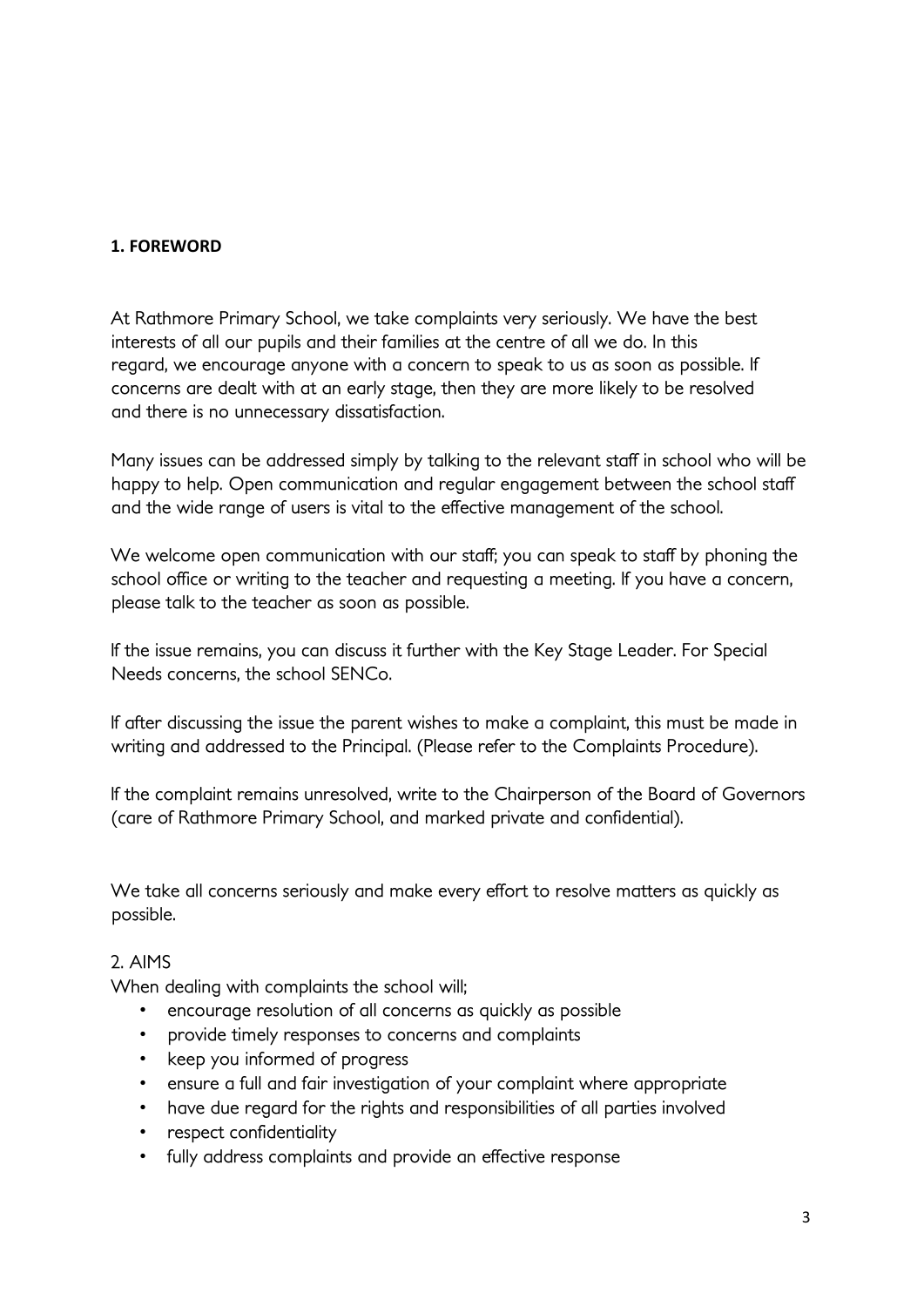- take appropriate action to rectify the issue and prevent it happening again where appropriate
- be responsive to learning from outcomes which will inform and improve practice within the school.

A copy of this Procedure is available on the school's website. 3. COMPLAINTS PROCEDURE –AT A GLANCE

Stage One

Write to the Principal

Stage Two

Write to the Chairperson of Board of Governors

#### Time Limit

Please contact the school as soon as possible, unless there are exceptional circumstances, complaints will normally only be considered within 6 months of origin of the complaint to the school.

#### Stage One

When making a complaint, contact the school Principal who will arrange for the complaint to be investigated. If the complaint is about the Principal, proceed to Stage Two. The school requires complaints to be made in writing, where this may present difficulties, please contact the school which will make reasonable arrangements to support you with this process.

Please provide as much information as possible including;

- name and contact details
- what the complaint is about
- what has already been done to try to resolve it and
- what you would like the school to do to resolve the complaint.

The complaint will normally be acknowledged within 5 school working days and a response normally made within 20 school working days of receipt of the complaint. This response will be issued in writing by the Principal and will indicate with reasons whether the complaint has been upheld, partially upheld or not upheld.

These timeframes may need to be reviewed if complaints are ongoing during school holiday periods.

If you remain unhappy with the outcome at Stage 1, the complaint may be progressed to Stage 2 which is overseen by the Board of Governors.

Stage Two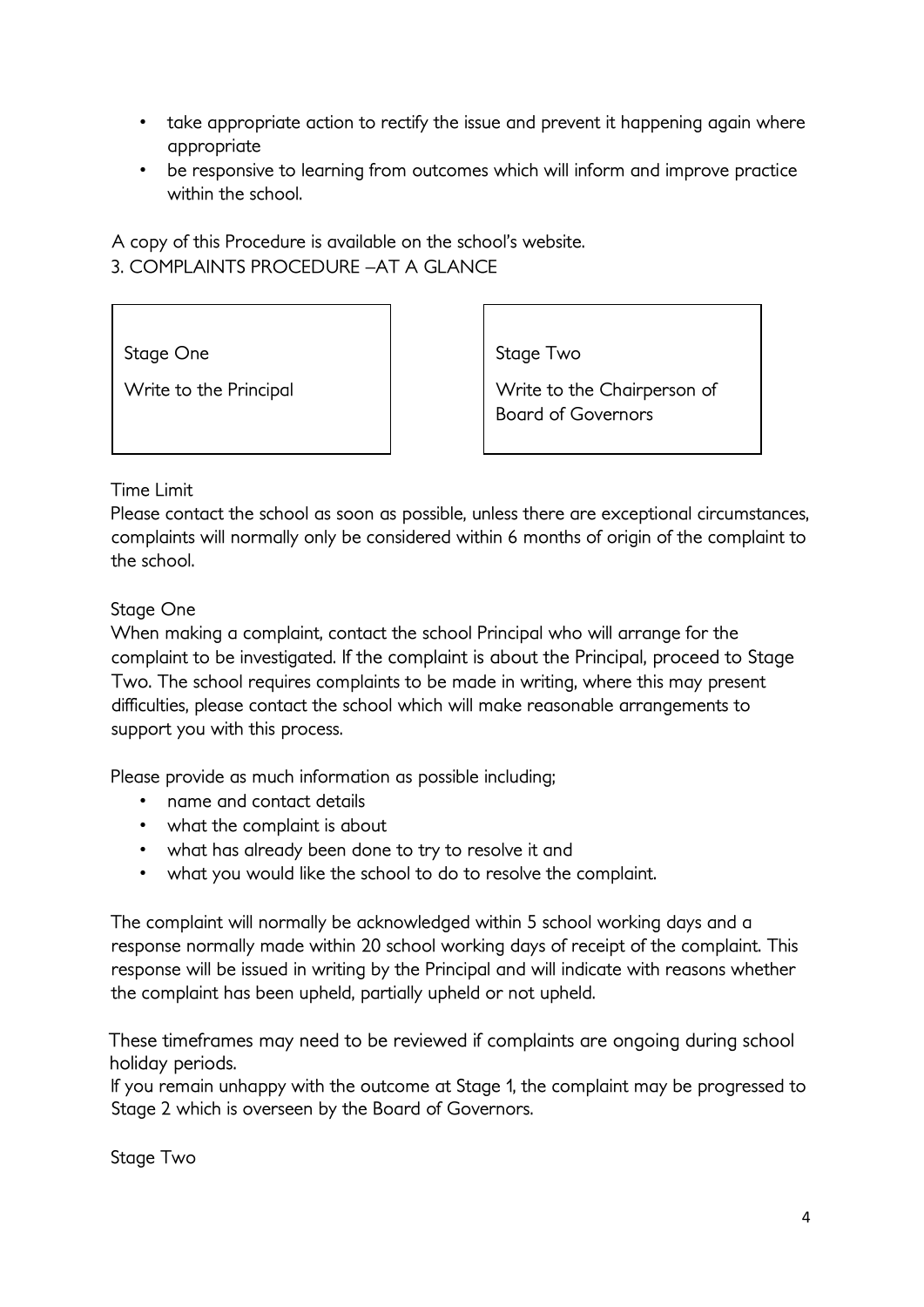If the complaint is unresolved after Stage One, write to the Chairperson of the Board of Governors (care of the school and marked 'private and confidential'). Where this may present difficulties, please contact the school which will make reasonable arrangements to support the complainant with this process. The Chairperson will convene a committee to review the complaint. Please provide as much detail as possible as indicated above. The complaint will normally be acknowledged within 5 school working days and a final response normally made within 20 school working days from date of receipt of the complaint. The response will be issued in writing by the Chairperson of the committee. These timeframes may need to be reviewed if complaints are ongoing during school holiday periods.

Northern Ireland Public Services Ombudsman (NIPSO)

If following Stage Two you remain dissatisfied with the outcome of your complaint, you can refer the matter to the Office of the Northern Ireland Public Services Ombudsman (NIPSO).

The Ombudsman provides a free, independent and impartial service for handling complaints about schools in Northern Ireland. You have the right to complain to the Ombudsman if you feel that you have been treated unfairly or have received a poor service from a school and your complaint has not been resolved to your satisfaction. A complaint should normally be referred to NIPSO within six months of the final response from the School. The school must advise in its concluding letter that the complaint may be referred to the NIPSO if you remain dissatisfied.

Contact details for NIPSO are:

Northern Ireland Public Services Ombudsman Office of the Northern Ireland Public Services Ombudsman Progressive House 33 Wellington Place **Belfast** BT1 6HN

Freepost: FREEPOST NIPSO

Telephone: 02890 233821 Freephone: 0800 34 34 24

Email: nipso@nipso.org.uk Web: [www.nipso.org.uk](http://www.nipso.org.uk/)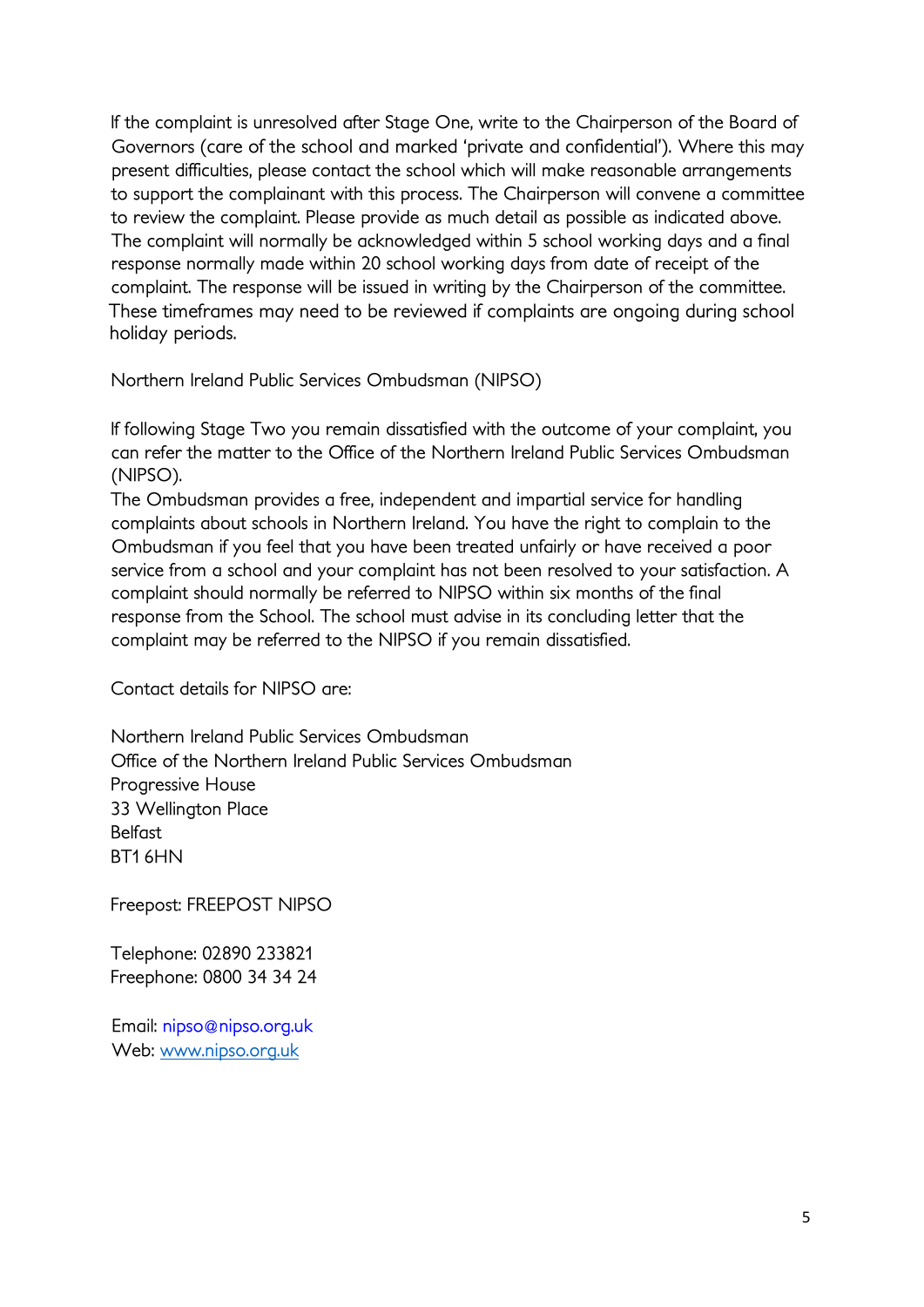### **4.** SCOPE OF COMPLAINTS PROCEDURE

**4.1** The Complaints Procedure sets out how any expression of dissatisfaction relating to the school will be managed. By taking concerns raised seriously at the earliest possible stage, it is hoped that issues can be resolved quickly and effectively.

Some examples of complaints dealt with;

- not following school policy
- communication delays / lack of communication
- difficulties in staff / pupil relationships.

**4.2** Complaints with separate established procedures

Some examples of statutory procedures and appeal mechanisms are listed below. The list is not exhaustive. The Principal/ Chair of Governors will advise on the appropriate procedure to use when the complaint is raised.

Matters may still be referred to NIPSO, if it is felt that maladministration has occurred.

| Exceptions                                                  | Contact                                                                     |
|-------------------------------------------------------------|-----------------------------------------------------------------------------|
| Admissions / Expulsions / Exclusion                         | Contact www.eani.org.uk Director of                                         |
| of children from school                                     | <b>Operations and Estates</b>                                               |
| Statutory assessments of Special<br>Educational Needs (SEN) | Contact www.eani.org.uk Director of<br>Children and Young People's Services |
| <b>School Development Proposals</b>                         | Contact www.eani.org.uk Director of<br>Education                            |
| Child Protection / Safeguarding                             | Contact www.eani.org.uk Director of<br>Children and Young People's Services |

**4.3** The school will not normally investigate anonymous complaints, unless deemed by the Chairperson of the Board of Governors to be of a serious nature. The decision of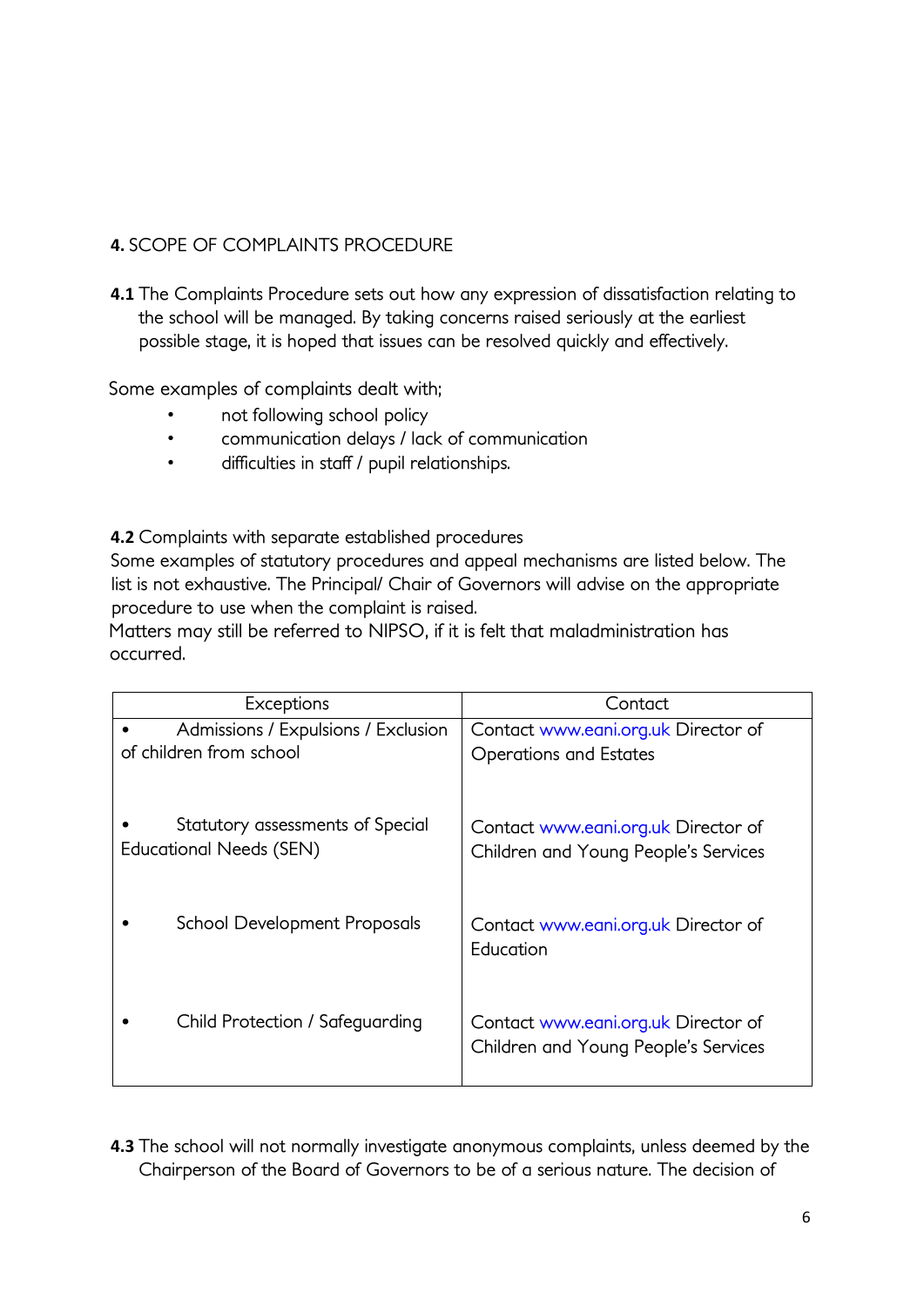whether to deal with such complaints will be at the discretion of the Board of Governors.

# **5.** WHAT TO EXPECT UNDER THIS PROCEDURE

**5.1** Your rights as a person making a complaint

In dealing with a complaint we will ensure;

- fair treatment
- courtesy
- a timely response
- accurate advice

• respect for privacy – complaints will be treated as confidentially as possible allowing for the possibility of consultation with other appropriate parties about the complaint and

• clear reasons for decisions.

**5.2** Your responsibilities as a person making a complaint

In making a complaint it is important to;

- raise issues in a timely manner
- treat our staff with respect and courtesy
- provide accurate and concise information in relation to the issues raised
- use these procedures fully and engage with them at the appropriate levels.

**5.3** Rights of parties involved during the investigation

Where a meeting is arranged the complainant may be accompanied but not represented by another person.

This Procedure does not take away from the statutory rights of any of the participants.

#### **5.4** Timeframes

Where concerns are raised with the relevant Teacher or Principal, a response will normally be provided during the meeting or within an agreed timeframe.

Stage 1 – Normally acknowledge within 5 school working days, response normally within 20 school working days

Stage 2 – Normally acknowledge within 5 school working days, response normally within 20 school working days